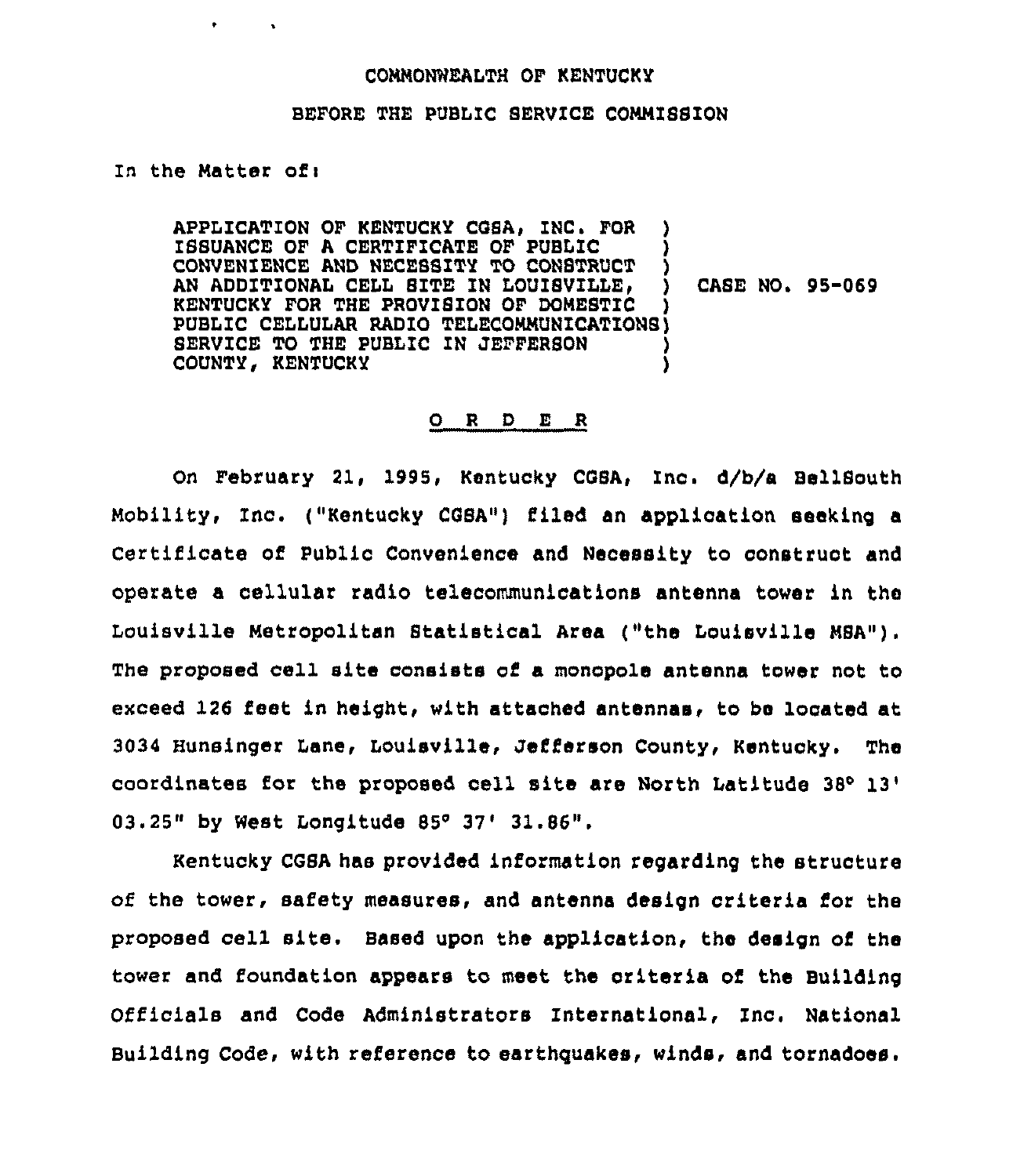Pursuant to KRS 100.324(1), the proposed cell site's construction is exempt from local zoning ordinances. However, Kentucky COSA has notified the Louisville/Jefferson County Planning Commission of the proposed construction. Kentucky CGSA has filed applications with the Federal Aviation Administration ("FAA") and the Kentucky Airport Zoning Commission ("KARC") seeking approval for the construction and operation of the proposed cell site. Both decisions are pending.

 $\mathbf{v} = \mathbf{v} \times \mathbf{v}$  .

Kentucky COSA has filed notices verifying that each person who owns property or resides within 500 feet of the proposed cell site has been notified of the pending construction. The notice solicited any comments and informed the property owners and residents of their right to intervene. To date, no comments have been received by the Commission.

Pursuant to KRS 278.280, the Commission is reguired to determine proper practices to be observed when it finds, upon complaint or on its own motion, that the facilities of any utility subject to its jurisdiction are unreasonable, unsafe, improper, or insufficient. To assist the Commission in its efforts to comply with this mandate, Kentucky CQSA should notify the Commission if it does not use this antenna tower to provide cellular radio telecommunications services in the manner set out in its application and this Order. Upon receipt of such notice, the Commission may, on its own motion, institute proceedings to consider the proper practices, including removal of the unused antenna tower, which should be observed by Kentucky CGSA.

$$
-2-
$$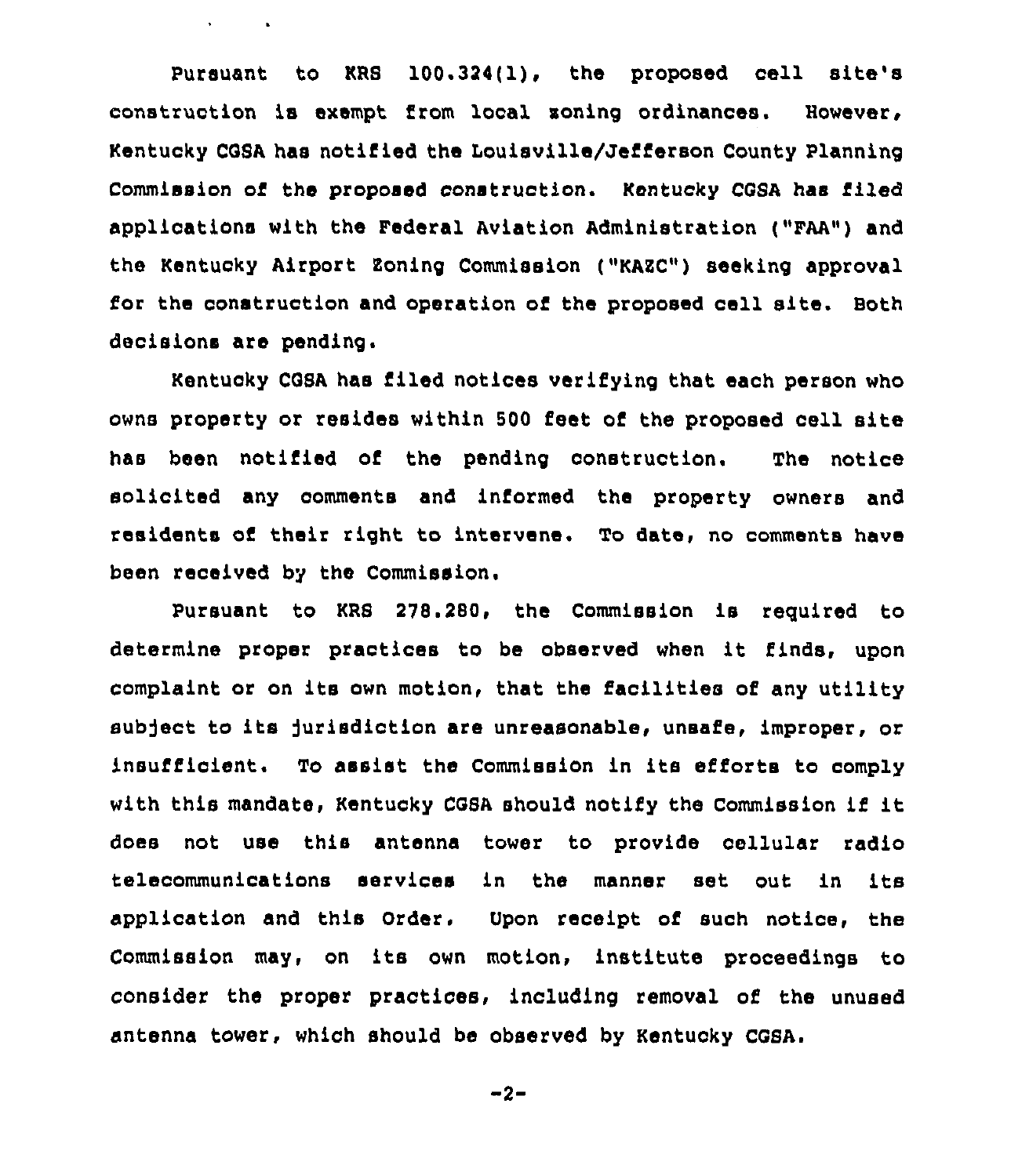The Commission, having considered the evidence of record and being otherwise sufficiently advised, finds that Kentucky CGSA should be granted a Certificate of Public Convenience and Necessity to construct and operate the proposed cell site in the Louisville NSA under its currently approved tariff.

IT IS THEREFORE ORDERED that:

 $\bullet$ 

1. Kentucky CGSA be and it hereby is granted a Certificate of Public Convenience and Necessity to construct and operate a monopole antenna tower not to exceed 126 feet in height, with attached antennas, to be located at 3034 Bunsinger Lane, Louisville, Jefferson County, Kentucky. The coordinates for the proposed cell site are North Latitude 38° 13' 03.25" by West Longitude  $85^{\circ}$  37' 31.86".

2. Kentucky COSA shall file a copy of the final decisions regarding its pending FAA and KAZC applications for the proposed construction within 10 days of receiving these decisions.

3. Kentucky CGSA shall immediately notify the Commission in writing, if, after the antenna tower is built and utility service is commenced, the tower is not used for a period of <sup>3</sup> months in the manner authorised by this Order.

 $-3-$